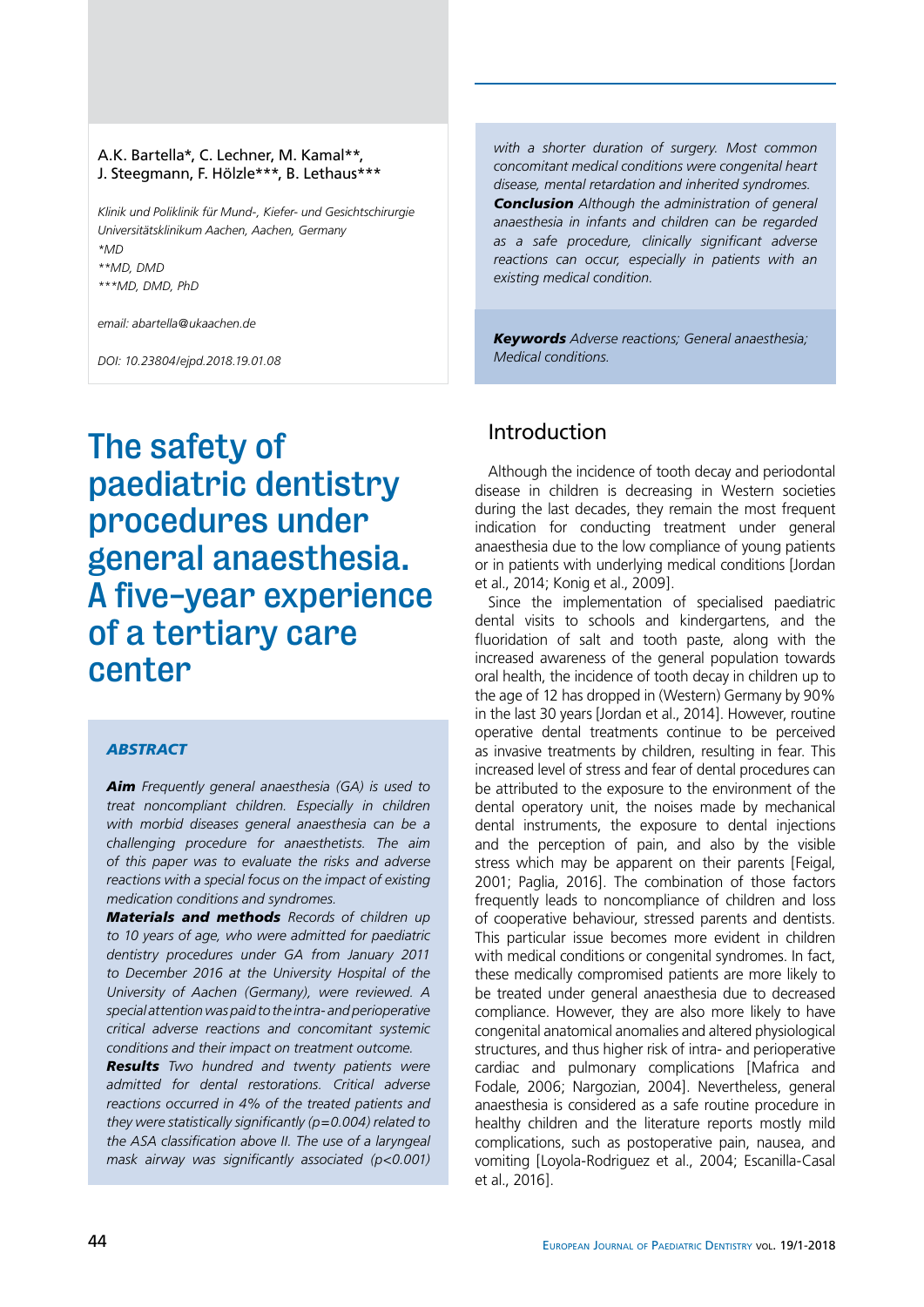This study aims at investigating the perioperative complications of general anaesthesia performed because of dental indications in the paediatric population. We reviewed patients up to 10 years of age for general characteristics, course of anaesthesia, and the presence of critical events. A focus was set on patients with medical diseases or congenital syndromes to investigate if they present with higher incidences of severe complications.

Since the potential harm from general anaesthesia in children arises not only from immediate perioperative complications, but also from long-term side effects and metabolic changes, we have also performed a literature review for the discussion of long-term effects of general anaesthesia in childhood.

## Materials and methods

In this retrospective study we reviewed the clinical data of paediatric patients who had been admitted to university hospital of Aachen (Germany) from January 2011 through December 2016 for dental treatments under GA. Dental conditions included carious teeth resulting in a filling or a dental extraction, as well as odontogenic abscesses which had to be incised and drained under general anaesthesia. Children treated under general anaesthesia for other reasons, such as trauma or cleft lip and palate and concomitant dental treatment, were excluded from the study due to confounding factor of the underlying medical condition, and subsequently higher risk for perioperative complications. Collected data included age, gender, general diseases, weight and body mass index of the children, as well as anaesthesia-related parameters such as ASA-classification, method of ventilation, perioperative anaesthesia, and surgical complications. Critical events were distinguished between life-threatening (severe) and non-life-threatening (mild) events. Underlying medical conditions and congenital syndromes were represented by congenital heart diseases, congenital syndromes, pulmonary diseases, mental retardation, and haematological disorders.

Statistical analysis was performed with SPSS software version 23.0. The p-values were assessed with t-tests for continuous variables, and with chi-square-tests for nominal or ordinal values. Values were considered to be significant with a  $p < 0.05$ .

## Results

The number of children up to 10 years of age treated under general anaesthesia was 485. Of them, 220 had a diagnosis of dental aetiology with male-female ratio of 1.4–1. The average age of patients was 5.9 years. Children receiving oral intubation (mean age 5.9 years) were significantly younger (p=0.01) than patients with nasal intubation (mean age 7.3 years), and significantly



Fig. 1 Age distribution: Evaluating the distribution of treated patients in dependence to age, there is a peak incidence by the age of 4 and 7 years.

|                                 | Oral tube<br>$(n=164)$ . | Nasal tube<br>$(n=28)$<br>p* |      | Laryngeal mask<br>(n=28) p*<br>$p^*$ |         |
|---------------------------------|--------------------------|------------------------------|------|--------------------------------------|---------|
| Age (years)                     | 59                       | 7.3                          | 0.01 | 45                                   | 0.01    |
| Weight (kg)                     | 20.7                     | 259                          | 0.02 | 18.7                                 | 0.28    |
| Size (meter)                    | 1.16                     | 1.20                         | 0.91 | 1.41                                 | 0.55    |
| <b>BMI</b>                      | 15.4                     | 16.8                         | 0.08 | 16.1                                 | 0.24    |
| Duration of<br>narcosis (hours) | 1:13                     | 1:25                         | 0.12 | 0.26                                 | < 0.001 |
| Hospitalisation<br>(days)       | 1.38                     | 1.22                         | 0.65 | 1.44                                 | 0.87    |

TAB. 1 General characteristics of patients. Patients with endotracheal nasal intubation and laryngeal mask airway ventilation were compared to patients with oral intubation.

(p=0.01) older than patients with laryngeal mask (Table 1). There was a peak incidence in the number of patients treated under general anaesthesia at the age of four years, likewise at the age of seven years (Fig. 1). The duration of general anaesthesia was on average 1h 12m (range: 0:11–3:25 h). The duration of laryngeal mask anaesthesia (0:26 h) was significantly (p<0.001) shorter than oral intubation (1:13 h) (Table 1). Conservative dental treatment, defined as dental fillings and restoration of teeth without extraction, was performed in 11% (n=24) of patients. In 49% (n=108) of the patients, only surgical treatment–including teeth extraction and abscess incision– was performed, and in 40% (n=88) of the children, a combination of both treatments was performed. In 11% (n=24) of the subjects, abscess incision and drainage was performed intraoperatively, suggesting that these cases were emergency interventions.

Overall, 72% (n=159) of the patients were classified as ASA I, 17% (n=38) as ASA II, 10% (n=21) as ASA III, and 1% (n=2) as ASA IV, respectively. Intra- and perioperative complications were statistically significantly (p=0.004) related to ASA classification III and IV (Table 3). The most common underlying medical conditions were congenital heart diseases (n=24; 11%) and mental retardation (n=22;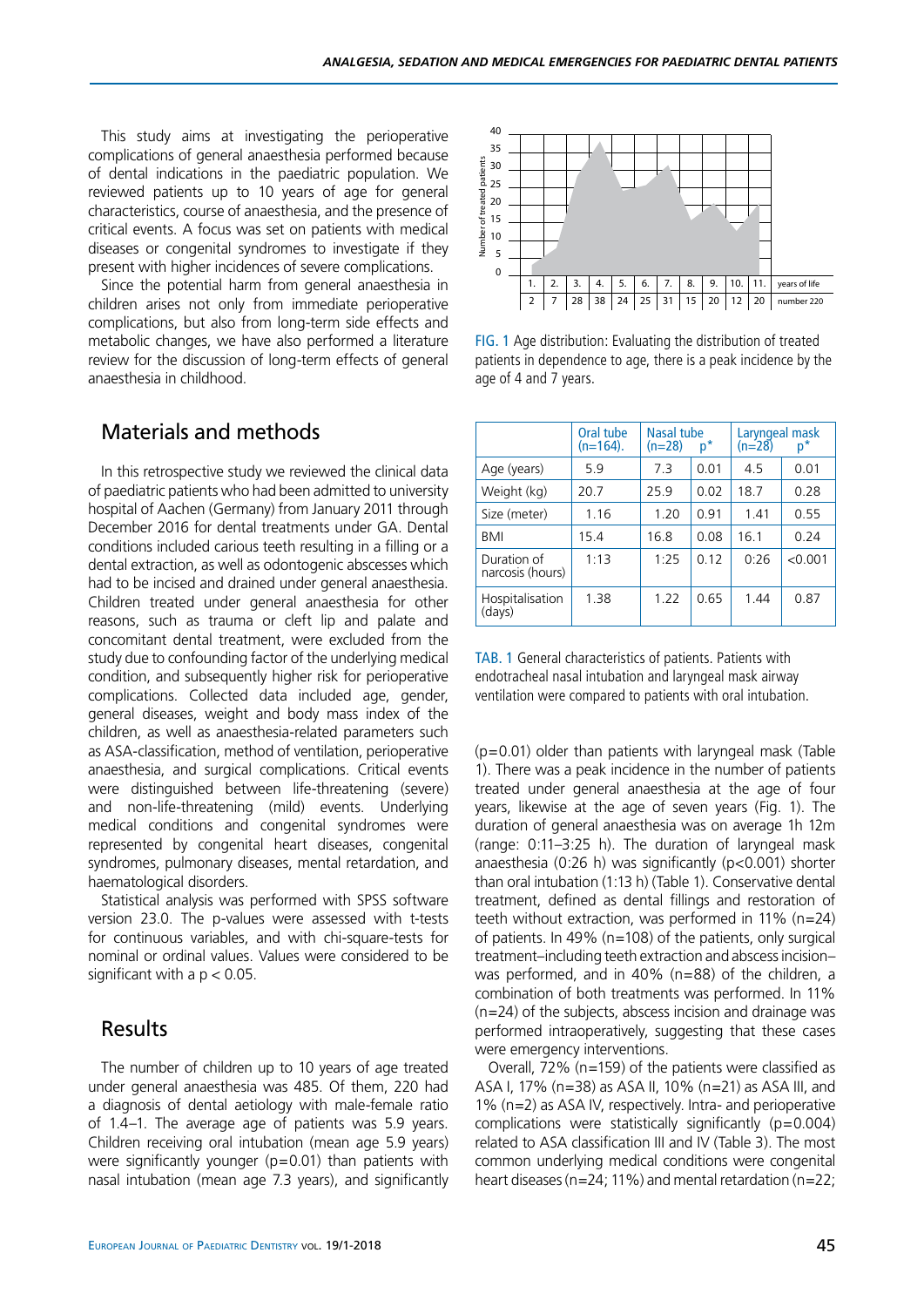|                      | All patients | Congenital heart<br>disease | Syndromal<br>diseases | Pulmonary<br>diseases | <b>Mental</b><br>retardation | Haematological<br>disorders |
|----------------------|--------------|-----------------------------|-----------------------|-----------------------|------------------------------|-----------------------------|
| Number (%)           | 220          | 24(11)                      | 14                    | 10                    | 22                           | 5                           |
|                      | (100)        |                             | (6.4)                 | (4.5)                 | (10)                         | (2.3)                       |
| Age (years)          | 5.71         | 5.64                        | 7.4                   | 5.66                  | 7.0                          | 4.72                        |
| р                    |              | 0.88                        | 0.01                  | 0.89                  | 0.01                         | 0.14                        |
| Weight (kg)          | 20.9         | 16.9                        | 21.6                  | 18.5                  | 24.3                         | 19.7                        |
|                      |              | 0.02                        | 0.74                  | 0.38                  | 0.08                         | 0.76                        |
| Size (meter)         | 1.21         | 1.18                        | 1.15                  | 1.09                  | 1.22                         | 1.12                        |
| р                    |              | 0.2                         | 0.18                  | 0.68                  | 0.94                         | 0.83                        |
| <b>BMI</b>           | 15.6         | 14.2                        | 15                    | 14.7                  | 16.4                         | 14.8                        |
| n                    |              | 0.01                        | 0.93                  | 0.32                  | 0.13                         | 0.53                        |
| Duration of narcosis | 1:18h        | 1:19h                       | 2:20h                 | 1:19h                 | 1:32 h                       | 1:21 h                      |
| Ŋ                    |              | 0.94                        | < 0.001               | 0.95                  | 0.35                         | 0.93                        |
| Hospitalisation (d)  | 1.38         | 2                           | 1.21                  | 1.21                  | 1.05                         | 1.34                        |
| n                    |              | 0.08                        | 0.74                  | 0.63                  | 0.38                         | 0.98                        |
| Complications (%)    | 7(3)         | 1(5)                        | 0(0)                  | 0(0)                  | 2(10)                        | 1(16)                       |
| р                    |              | 0.15                        |                       |                       | 0.09                         | 0.1                         |

TAB. 1 Characteristics of patients with congenital diseases. Overview of general characteristics and complications.

10%). Age of patients with syndromes (7.4 years) and mental retardation (7.0 years) was significantly ( $p=0.01$ ) higher than in healthy patients (5.71 years). Weight of patients with congenital heart disease (16.9kg vs. 20.9kg;  $p=0.02$ ) as well as body mass index (14.2 vs. 15.6;  $p=0.01$ ) were significantly lower than the average for subjects in the study. Average duration of anaesthesia was 1:18 h and appeared to be significantly (p<0.001) longer in patients with syndromes (2:20 h). Duration of hospitalisation and number of complications were not significantly associated with any concomitant medical condition or syndrome. All results are listed in Table 2. Critical events occurred in 7 patients (4%). In 4 cases (2%), the tube had to be changed after intubation had already been performed due either a leakage in the cuff, or non-matching tube size. Two patients (1%) vomited milk during the induction phase or recovery from anaesthesia. This occurred in both cases despite fasting from oral intake for at least six hours prior to surgery. In one case (0.5%), a severe ventilationrelated event resulting in decreased oxygen saturation to 67% occurred although the tube was properly placed, and symptoms resolved after endoscopical removal of mucus from the trachea (Table 3).

Average duration of hospitalisation was 1.38 days; 43% (n=95) of the patients were treated in outpatient setting. Furthermore, 23% (n=51) and 17% (n=37) of patients were discharged on the first and second postoperative day respectively, whereas 9% (n=20) were hospitalised for more than 5 days (Fig. 2). Prolonged hospital stay was caused by protracted clinical course of odontogenic infections and episodes of postoperative bleeding.

# **Discussion**

Our data suggest that there is a low incidence of

|                                                                                | No complications (%) | Complication (%) |  |  |  |  |
|--------------------------------------------------------------------------------|----------------------|------------------|--|--|--|--|
| $ASA^*$                                                                        |                      |                  |  |  |  |  |
| 1                                                                              | 156 (99)             | 3(1)             |  |  |  |  |
| 2                                                                              | 37 (97)              | 1(3)             |  |  |  |  |
| 3                                                                              | 18 (87)              | 3(12.5)          |  |  |  |  |
| 4                                                                              | 2(100)               | 0(0)             |  |  |  |  |
| Anesthesia                                                                     |                      |                  |  |  |  |  |
| Oral intubation                                                                | 155 (96)             | 7(4)             |  |  |  |  |
| Nasal intubation                                                               | 27 (100)             | 0(0)             |  |  |  |  |
| Laryngeal mask                                                                 | 27(0)                | 0(0)             |  |  |  |  |
| <b>Type of complication</b>                                                    |                      |                  |  |  |  |  |
| Change of tube (due to not matching size or leakage)                           |                      |                  |  |  |  |  |
| Vomiting during introduction/intraoperative/recovery from<br>anaesthesia       |                      |                  |  |  |  |  |
| Ventilatory problems during surgery with endoscopical<br>pulmonary suction     |                      |                  |  |  |  |  |
| Number of complications is significantly associated with ASA<br>$>2$ (p=0.004) |                      |                  |  |  |  |  |

TAB. 3 Complications in dependence on ASA classification and means of narcosis.

perioperative critical events in children undergoing general anaesthesia for dental procedures. In fact, only 0.5% of all cases were associated with severe complications, however there was no mortality (Table 2). Our findings are comparable to those of other studies, which report the incidence of anaesthesia-related critical events between 0% and 20% in children undergoing general anaesthesia for restorative dental reasons [Kim et al., 2015; Chan et al., 2015]. Farsi et al. [2009] describe pain, inability to eat, and nausea as the most frequent complaints of children after surgery, which decrease significantly on the third postoperative day.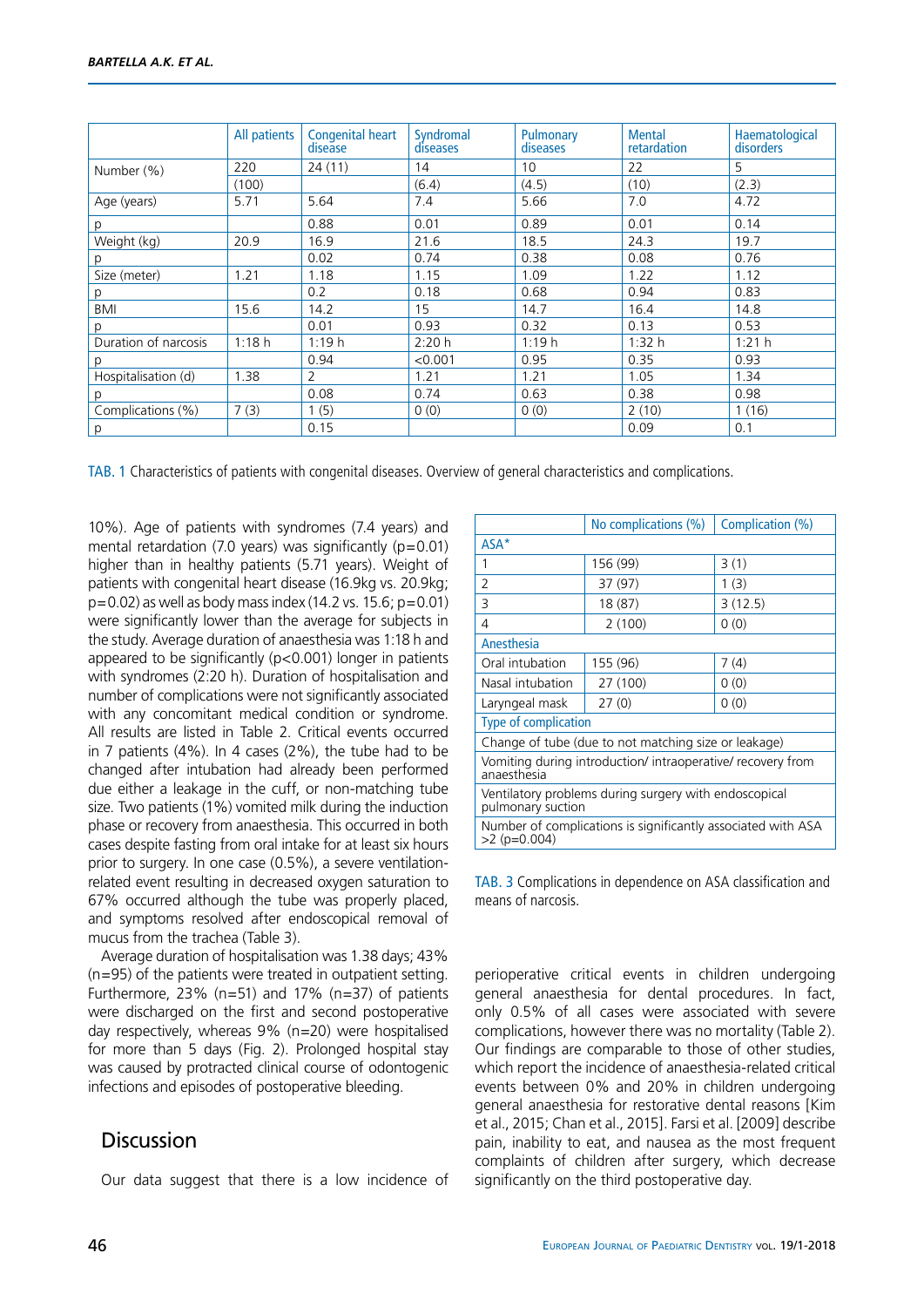

Fig. 2 Duration of hospitalization. In most cases, procedures were performed in an ambulatory setting. In 9% a hospitalisation of more than five days was necessary. Persisting odontogenic infections and episodes of bleeding were the leading reasons for the prolonged stay.

The incidence of complications was significantly (p=0.004) associated with ASA III and IV. In 13% of patients classified as ASA >II, critical events occurred. This was reflected on the duration of anaesthesia, which was significantly (p<0.001) longer in patients with preexisting conditions. Challenges for anaesthesiologists are not only related to anatomical aberrations, which lead to a more protracted induction time, but also to variation in drug metabolism and pharmacokinetics, along with alterations in the cardiopulmonary functional capacity [Nargozian, 2004; Mafrica and Fodale, 2006]. There were no additional significant differences in duration of hospitalisation, which may indicate a good postoperative management. The most common medical conditions recorded were congenital heart disease, mental retardation or developmental delay, and congenital syndromes. Surprisingly, patients undergoing dental treatments with syndromes and mental retardation were both significantly older ( $p=0.01$ ) than the average patient. This indicate a good oral hygiene measures guided by the parents and improved care facilities, since compliance to oral hygiene instructions and utilisation of dental cleaning devices is less likely in children with mental retardation without support [Guare Rde and Ciampioni, 2004].

Whether to use a laryngeal mask airway or an endotracheal intubation tube for ventilation is widely discussed in literature. In a systematic review Klucka et al. [2015] reported the increased incidence of mucosal oedema of the trachea, as well as a higher incidence of laryngospasms in patients receiving endotracheal intubation. Other reported advantages of the laryngeal mask airway are less risk of postoperative coughing, as well as shorter duration of clinical surveillance. On the other hand, the main advantage of the endotracheal intubation is prevention of aspiration of saliva, mucus, or gastric contents and lower risk of dislodgement [Klucka et al., 2015]. Several authors investigated the safety of laryngeal airway mask and they reported no increased risk of dislocation or dislodgement of the mask during surgery in the oral cavity when compared to endotracheal intubation tubes [Kim et al., 2015; Klucka et al., 2015; Sierpina et al., 2012]. In our study, the data suggest that laryngeal mask airway is safe. Out of 28 subjects, none presented with intraoperative or postoperative complications, and the duration of surgery was significantly reduced (p<0.001). Nevertheless, it remains uncertain whether the duration of surgery was reduced as a result of using the laryngeal mask airway, or the laryngeal mask was only used in selected procedures that tend to be shorter in nature, which could have resulted in a selected bias. Moreover, endotracheal intubation was also a safe procedure associated with low incidence of critical events. We did not record any occurrence of laryngospasm in children undergoing endotracheal intubation.

In our patients, two out of the seven intraoperative critical events were reported as regurgitation or vomiting of gastric content, even though parents and caring staff reported abstinence from oral food intake for at least six hours prior to surgery. In these cases, a blocked cuff was used during endotracheal intubation and probably prevented more severe damage to the lower airways as a result of the aspiration of the acidic gastric fluid. We can conclude that both ventilation methods are effective in children and each carries its own advantages and disadvantages, which has to be weighted out for each patient individually.

There are several studies and case reports in the literature reporting a significant increase in stress levels in young patients as well as their parents during routine dental treatment sessions, particularly when the procedures are not performed by specialised paediatric dentists [ten Berg, 2008; Porritt et al., 2012; Aoyagi-Naka et al., 2013; Cuadros Fernandez et al., 2014]. Conducting such routine and emergent dental procedures under general anaesthesia has the potential to decrease the stress level of the patient. The working environmental for the medical and dental staff is more relaxed in general anaesthesia, because the dentist can concentrate on the treatment without having to deal with the impatient, anxious, or incompliant behaviour of the children.

The above-mentioned findings suggest that general anaesthesia is a practical and safe approach for dental treatments during childhood, since all involved parties from the family and medical side seem to benefit from a safe and reliable environment. Our finding of a low perioperative risk of the general anaesthesia care in children is consistent with similar findings described in the literature, when performed by experienced anesthesiologists and dentists. Nonetheless, the lack of data on the long-term effects of general anaesthesia may have resulted in the introduction of bias in our study.

In contrast to acceptable commonly reported perioperative side effects and complications, several studies describe the occurrence of significant negative